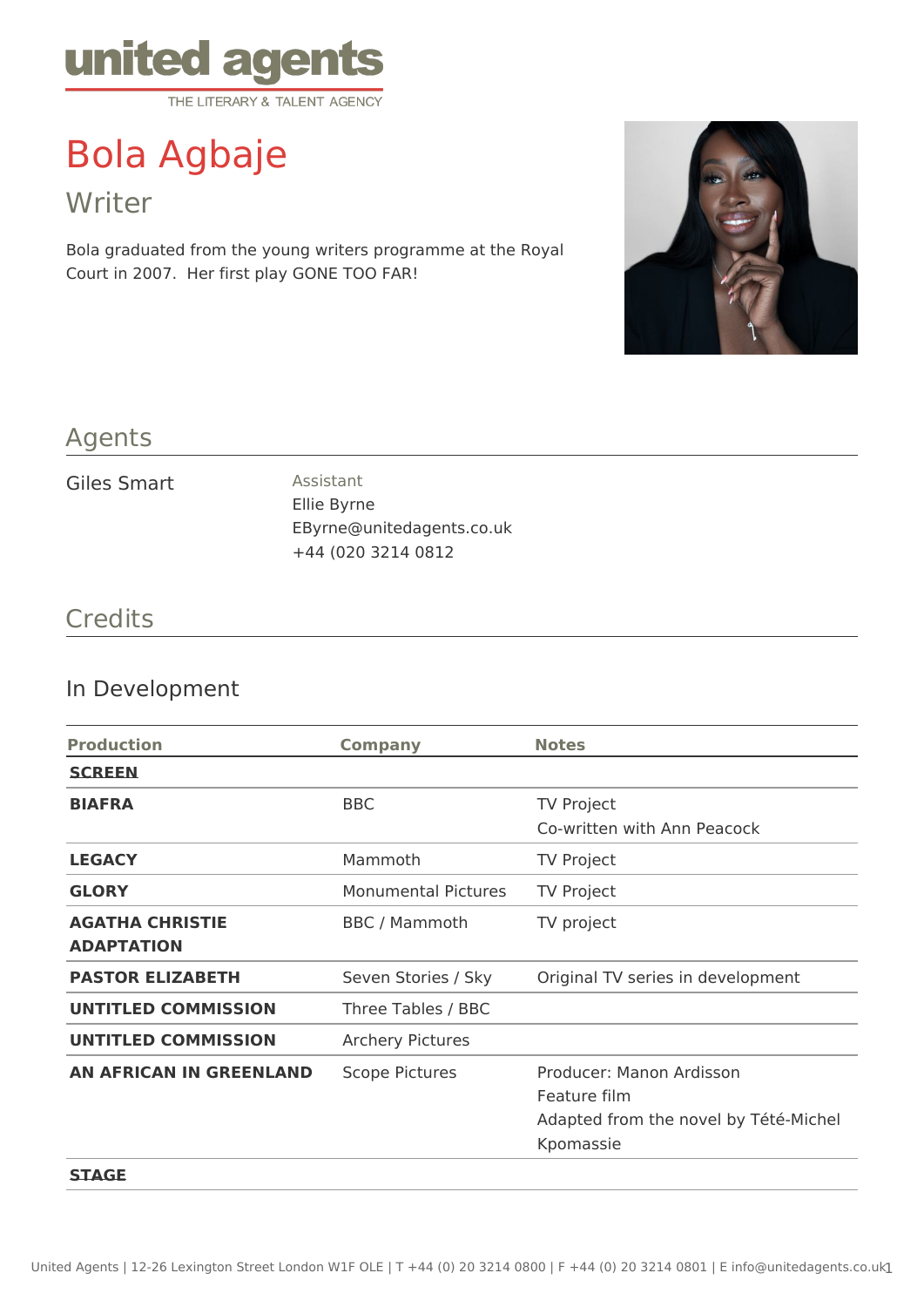| <b>Production</b>          | Company             | <b>Notes</b>      |
|----------------------------|---------------------|-------------------|
| <b>UNTITLED COMMISSION</b> | Royal Court Theatre | Script commission |

#### Film

| <b>Production</b>            | Company                         | <b>Notes</b>                                               |
|------------------------------|---------------------------------|------------------------------------------------------------|
| <b>RESTRICTED</b><br>2015    | <b>BAFTA</b>                    | Screenplay written as part of BAFTA's JJ<br>Bursary scheme |
| <b>GONE TOO FAR!</b><br>2013 | Poisson Rouge Pictures /<br>BFI | Screenplay version of her play                             |

#### Theatre

| <b>Production</b>                                                           | <b>Company</b>                                   | <b>Notes</b>                                                                                                                                                                                                                                                 |  |
|-----------------------------------------------------------------------------|--------------------------------------------------|--------------------------------------------------------------------------------------------------------------------------------------------------------------------------------------------------------------------------------------------------------------|--|
| <b>PAPA DON'T</b><br><b>PREACH</b><br>2018                                  | MORE TH>N                                        | Commissioned by MORE THAN insurance. Performed in a<br>car on Drury Lane.                                                                                                                                                                                    |  |
| <b>ONE HAND TIED</b><br><b>BEHIND US: WE</b><br><b>RAISE GIRLS!</b><br>2018 | Old Vic                                          | Part of a series of monologues to mark 100 years since the<br>1918 Representation of the People Act gave the first<br>women in Britain the right to vote.<br>Curated by Maxine Peake.<br>Performed by Sheila Atim                                            |  |
| <b>BITCHES</b><br>2016                                                      | <b>National Youth</b><br>Theatre /<br>Finborough | Dir. Valentina Ceschi                                                                                                                                                                                                                                        |  |
| <b>MOUTHFUL</b><br>2015                                                     | Trafalgar<br>Studios/ Metta<br>Theatre           | <b>Wellcome Trust Arts Award</b><br>Part of collection of short plays on theme of global food<br>security                                                                                                                                                    |  |
| <b>OPEN COURT -</b><br><b>SOAP OPERA</b><br>2013                            | <b>Royal Court</b><br>Theatre                    | As Co-Lead Writer (with Rachel De-lahay)<br>Part of Royal Court's Open Court season                                                                                                                                                                          |  |
| <b>TAKE A DEEP</b><br><b>BREATH AND</b><br><b>BREATHE</b><br>2013           | <b>Oval House</b><br>Theatre                     | For Truth About Youth Project as part of 33% Festival                                                                                                                                                                                                        |  |
| <b>THE BURIAL</b><br>2013                                                   | <b>StoneCrabs</b><br>Theatre<br>Company          |                                                                                                                                                                                                                                                              |  |
| <b>HOUSE OF</b><br><b>CORRECTIONS</b><br>2012                               |                                                  | Riverside Studios It's a week to Rasheed's 50th birthday and his son has just<br>been sentenced to thirteen years in prison. Rasheed<br>decides it's time to put his house in order. But is he piecing<br>his family together or pushing them further apart? |  |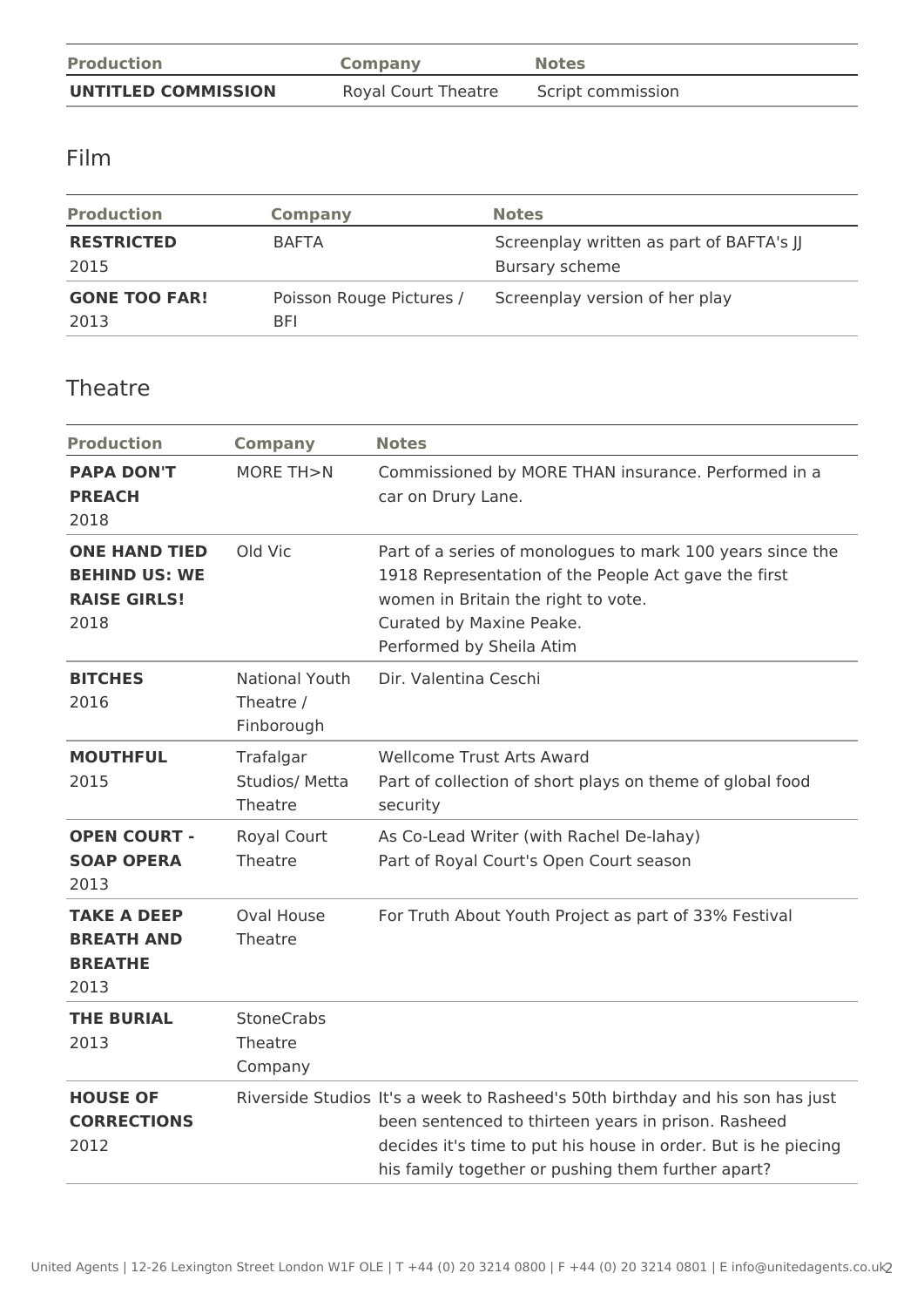| <b>Production</b>                                   | <b>Company</b>                                                                    | <b>Notes</b>                                                                                                                                                                                                                                                                                                                                                                                                                                                                                   |
|-----------------------------------------------------|-----------------------------------------------------------------------------------|------------------------------------------------------------------------------------------------------------------------------------------------------------------------------------------------------------------------------------------------------------------------------------------------------------------------------------------------------------------------------------------------------------------------------------------------------------------------------------------------|
| <b>BELONG</b><br>2012                               | Tiata Fahodzi /<br>Royal Court<br>Theatre -<br>Jerwood Theatre<br><b>Upstairs</b> | Directed by Indhu Rubasingham<br>Election lost, speeches made and controversy stirred -<br>Kayode's hiding. He's not even answering the door to the<br>cleaner, and Rita is not going to start getting out the<br>Hoover in her designer heels. Escaping the political heat in<br>London he flees to Nigeria - a British MP and a self-made<br>man. Once there, he gets caught up in a whole new power<br>game.<br>Published by Methuen Drama                                                  |
| <b>CLIMATE WEEK</b><br><b>PLAY IN A DAY</b><br>2012 | Climate Week /<br><b>Arcola Theatre</b>                                           |                                                                                                                                                                                                                                                                                                                                                                                                                                                                                                |
| <b>THREE BLIND</b><br><b>MICE</b><br>2011           | Cardboard<br>Citizens                                                             | Directed by Tony McBride                                                                                                                                                                                                                                                                                                                                                                                                                                                                       |
| <b>GIRL GANGS</b><br>2011                           | Ludere<br>Productions                                                             |                                                                                                                                                                                                                                                                                                                                                                                                                                                                                                |
| <b>PLAYING THE</b><br><b>GAME</b><br>2010           | <b>Tricycle Theatre</b>                                                           | Directed by Amy Hodge<br>Part of the WOMEN, POWER AND POLITICS season<br>Election time. The Students' Association needs a new<br>President, and Akousa's achingly cool flatmates are certain<br>she is perfect for the position. How can they persuade her,<br>and how much is she willing to compromise?<br>Published by Nick Hern Books                                                                                                                                                      |
| <b>MY TERRITORY</b><br>2010                         | Soho Theatre                                                                      | Reading directed by Kola Oluwole<br>Part of the STONECRAB ORIGINS season<br>A play about borders, space and territory.                                                                                                                                                                                                                                                                                                                                                                         |
| <b>OFF THE ENDZ</b><br>2010                         | Royal Court<br>Theatre -<br>Jerwood Theatre<br>Downstairs                         | Directed by Jeremy Herrin<br>David, Kojo and Sharon grew up on a London estate. Now in<br>their mid 20s, they're eyeing another kind of life. But how<br>do you choose theright path when temptation lies around<br>every corner? if you're emotional or financial debt is sky<br>high, how do you buy your way out? Bola Agbaje's smart,<br>savvy second play for the Royal Court asks whether being<br>out of the system might be just as good as being in it.<br>Published by Methuen Drama |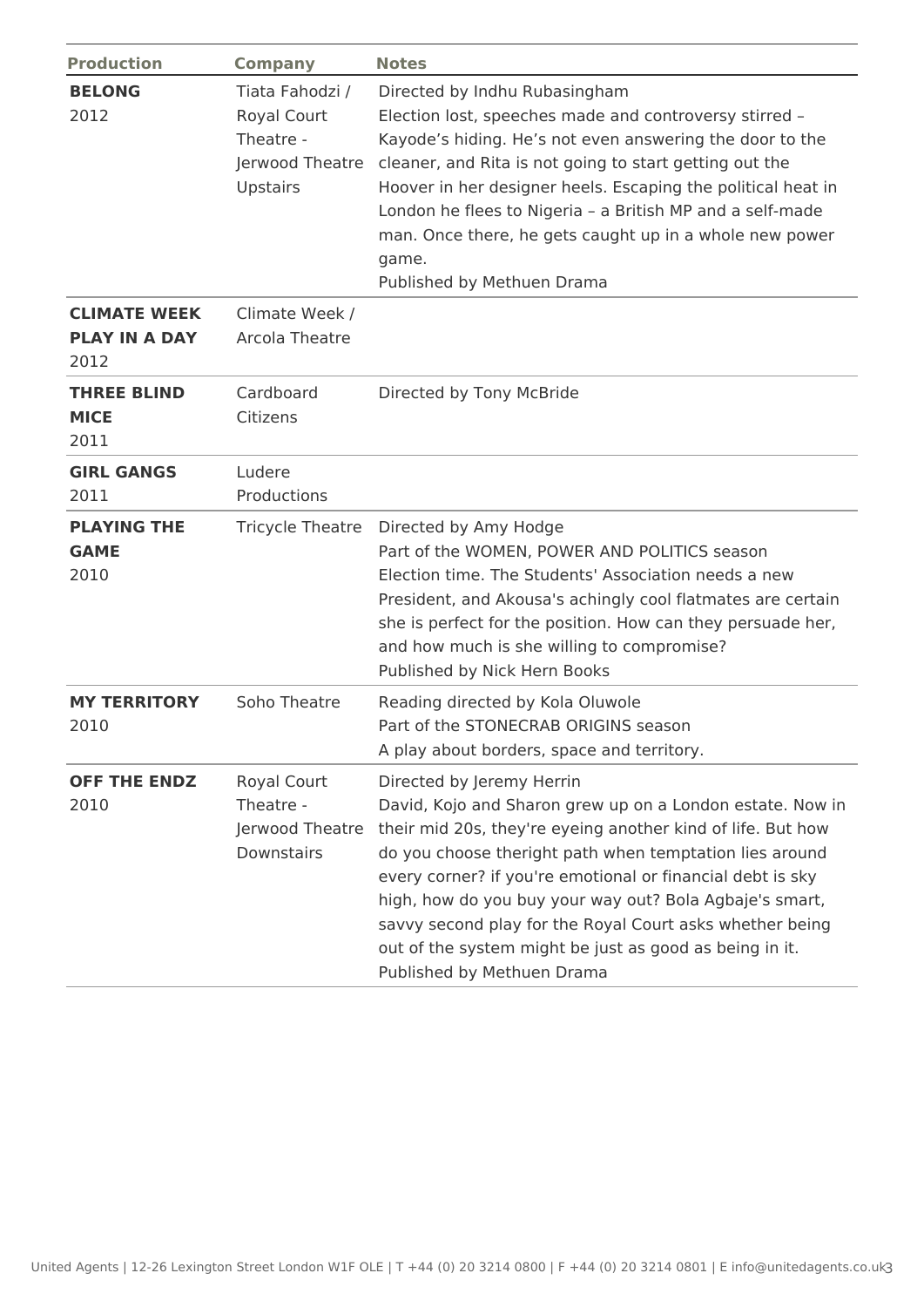| <b>Production</b>                               | <b>Company</b>                                                   | <b>Notes</b>                                                                                                                                                                                                                                                                                                                                                                                                                                                                                                                                                                                                                                                                                            |  |  |
|-------------------------------------------------|------------------------------------------------------------------|---------------------------------------------------------------------------------------------------------------------------------------------------------------------------------------------------------------------------------------------------------------------------------------------------------------------------------------------------------------------------------------------------------------------------------------------------------------------------------------------------------------------------------------------------------------------------------------------------------------------------------------------------------------------------------------------------------|--|--|
| <b>DETAINING</b><br><b>JUSTICE</b><br>2009      | <b>Tricycle Theatre</b>                                          | Directed by Indhu Rubasingham<br>Part of the NOT BLACK AND WHITE season (appearing<br>alongside pieces by Roy Williams and Kwame Kwei-Armah)<br>Justice is locked in a cold dark cell, his asylum application<br>pending. His sister Grace would like to help, but has been<br>told to leave it in God's hands. Government Prosecutor Mark<br>Cole has an infallible reputation for successful prosecutions-<br>however he has had a change of heart - and job. His first<br>case is for the defence of Justice - but, in his new role, is<br>Cole the man to help? The cloud of recession looms,<br>unemployment rises, and the fight to remain is tougher<br>than ever.<br>Published by Methuen Drama |  |  |
| <b>ANYTHING YOU</b><br><b>CAN DO</b><br>2009    | Soho Theatre                                                     | Directed by Lisa Goldman, Esther Richardson<br>Short play for EVERYTHING MUST GO season at Soho<br>Theatre                                                                                                                                                                                                                                                                                                                                                                                                                                                                                                                                                                                              |  |  |
| <b>GONE TOO FAR!</b><br>2008                    | <b>Royal Court</b><br>Theatre -<br>Jerwood Theatre<br>Downstairs | Directed by Bijan Sheibani<br>Return of 2007 production                                                                                                                                                                                                                                                                                                                                                                                                                                                                                                                                                                                                                                                 |  |  |
| <b>IN TIME</b><br>2008                          | Tiata Fahodzi /<br>Eastern Angles                                | Directed by Femi Eelufowoju, Jr.<br>Part of Tiata Fahodzi's TIATA DELIGHTS, Almedia Theatre<br>Two young lovers are forcibly separated. Years later their<br>children from subsequent marriages meet and fall in love.<br>Will pain and hatred from the past stalk a new generation?                                                                                                                                                                                                                                                                                                                                                                                                                    |  |  |
| <b>GOOD</b><br><b>NEIGHBOURS</b><br>2008        | Talawa<br>Unzipped /<br>Young Vic                                | Reading<br>Two neighbours at war with each other after a dispute<br>about parenting skills.                                                                                                                                                                                                                                                                                                                                                                                                                                                                                                                                                                                                             |  |  |
| <b>LEGEND OF</b><br><b>MOREMI</b><br>2008       | Tiata Fahodzi /<br>Theatre Royal<br><b>Stratford East</b>        | Directed by Femi Eelufowoju, Jr.<br>Part of ALL AFRICAN STARS 2008<br>5 min monologue written for Cathy Tyson about the Legend<br>of the Yoruba Heroine Moremi Ajasoro                                                                                                                                                                                                                                                                                                                                                                                                                                                                                                                                  |  |  |
| <b>OFF THE ENDZ</b><br>2008                     | <b>Royal Court</b><br>Theatre                                    | Reading directed by Dominic Cooke<br>Part of ROUGH CUTS<br>Kojo and Daved want off the Endz but go through different<br>routes to achieve it.                                                                                                                                                                                                                                                                                                                                                                                                                                                                                                                                                           |  |  |
| <b>RIVERS RUN DEEP Heat&amp;Light /</b><br>2007 | Hampstead<br>Theatre                                             | Directed by Eric Epin<br>Written for Hampstead Youth Group (16 - 18 yr young<br>actors)                                                                                                                                                                                                                                                                                                                                                                                                                                                                                                                                                                                                                 |  |  |
| <b>REAP WHAT YOU</b><br><b>SOW</b><br>2007      | <b>ATC Productions</b><br>/ Young Vic                            | Reading directed by Lydia Ziemke<br>PLAY SIZE for ATC Productions<br>20 min reading based on Yoruba myths and characters<br>inspired by the play THE BROTHERS SIZE by Tarell Alvin<br>McCraney.                                                                                                                                                                                                                                                                                                                                                                                                                                                                                                         |  |  |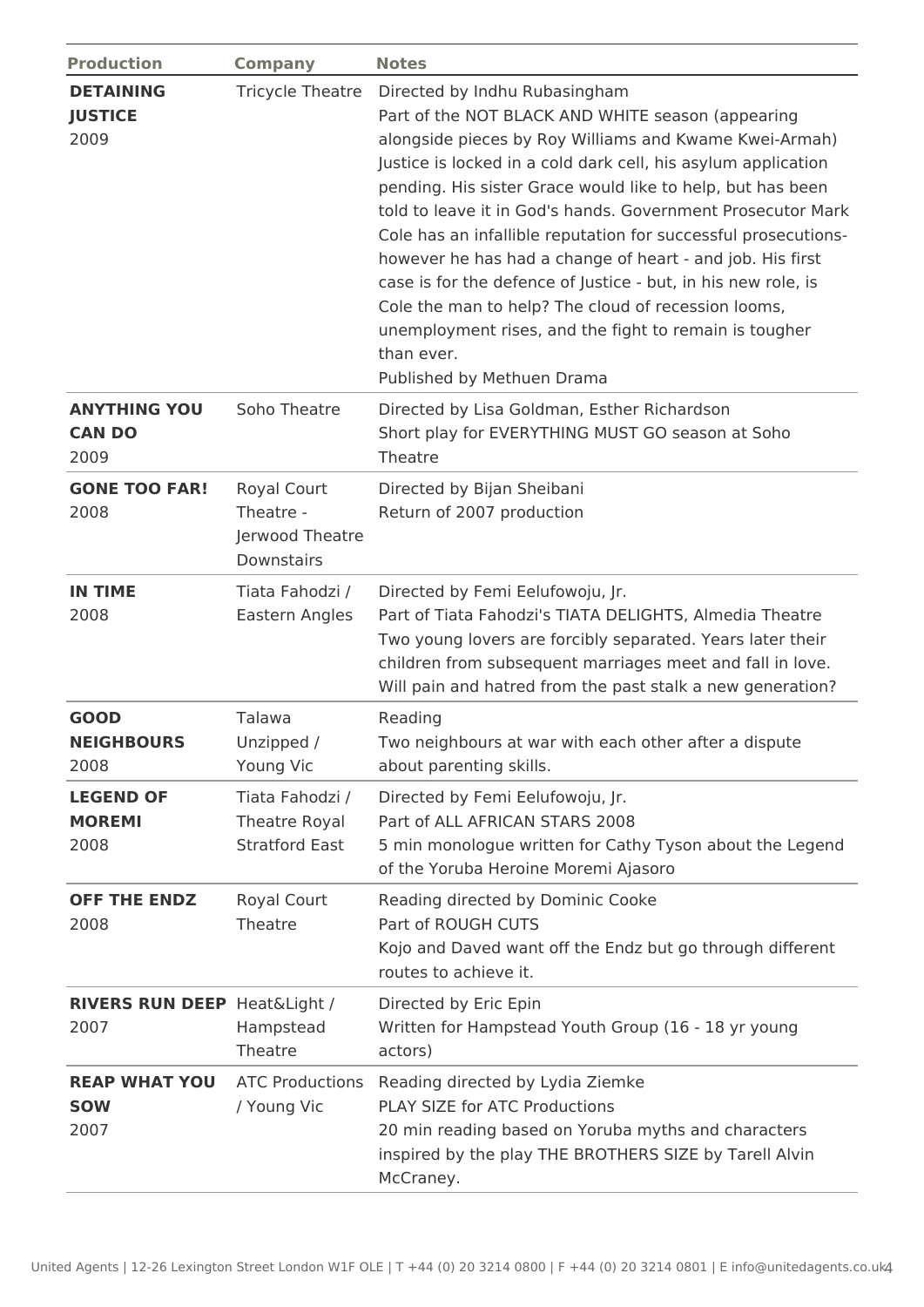| Production | Company       | Notes                                                           |  |
|------------|---------------|-----------------------------------------------------------------|--|
|            |               | SORRY SEEMS ROyal Court Reading directed by Vicky Jones         |  |
|            |               | BE THE HARDE STEnt at Latitudemin play inspired by the song     |  |
| WORD       | Festival 2007 |                                                                 |  |
| 2007       |               |                                                                 |  |
|            |               | GONE TOO FARRoyal Court Directed by Bijan Sheibani              |  |
| 2007       | Theatre -     | Nigeria, England, America, Jamaica; are you prou                |  |
|            |               | Jerwood Theaytore're from? Dark skinned, light skinned, afro, w |  |
|            | Upstairs      | are your true brothers and sisters? When two bro                |  |
|            |               | different continents go down the street to buy a                |  |
|            |               | milk, they lift the lid on a disunited nation where             |  |
|            |               | wants to be an individual but no one wants to sta               |  |
|            |               | from the crowd. Bola Agbaje's comic, astute new                 |  |
|            |               | identity, history and culture depicts a world wher              |  |
|            |               | is always demanded but rarely freely given.                     |  |
|            |               | * Laurence Olivier Award - winner: Outstanding                  |  |
|            |               | Achievement in an Affiliated Theatre                            |  |
|            |               | Published by Methuen Drama                                      |  |

#### Short Films

| Production                 | Company | Notes                                                                                                      |
|----------------------------|---------|------------------------------------------------------------------------------------------------------------|
| CHANCE MEETING BFI<br>2013 |         |                                                                                                            |
| PARKING WARS<br>2012       |         | Eclipse Theatre ComApsaport of the 10by10 series of short f                                                |
| THE LAST PIECE<br>2010     |         | Directed by John Dayo<br>Co-written with John Dayo<br>Shortlisted for the Babelgum Online Sh<br>Film Award |
| M. ARCHER<br>2009          |         | Directed by John Dayo                                                                                      |
| <b>BELIEVE</b><br>2009     |         | Directed by John Dayo                                                                                      |

### Radio

| Production<br>Company |  | Notes                                                                  |  |  |
|-----------------------|--|------------------------------------------------------------------------|--|--|
|                       |  | 10 LESSONS IN LOVE BBC Radio 4 Afternoon PPlacyduced by James Robinson |  |  |
| 2010                  |  |                                                                        |  |  |